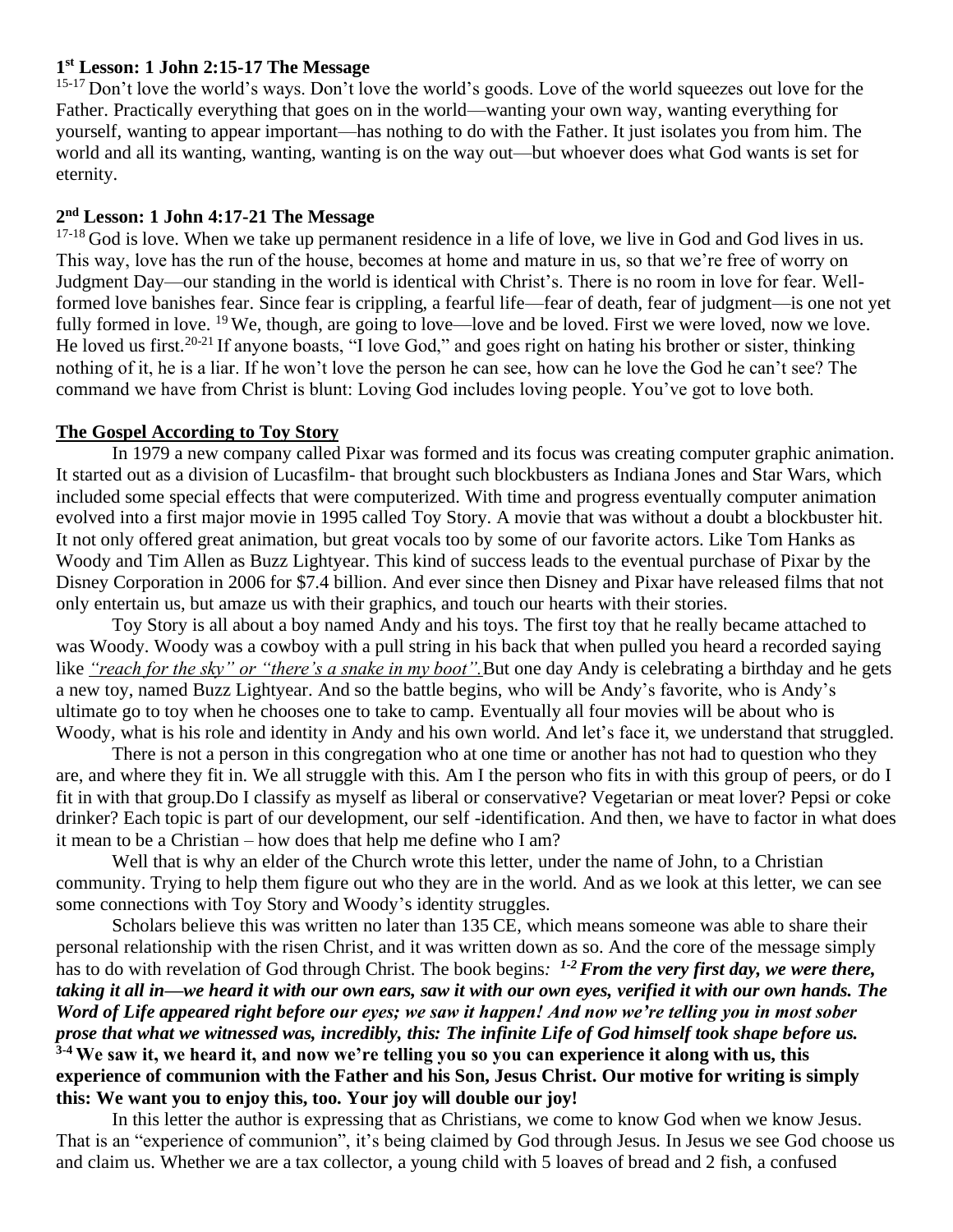teacher of the law, or a hurting woman. God claims each of us. Martin Luther had a daily exercise of putting his hand on his head and saying, "I am baptized" as a reminder of God choosing him, claiming him.

In Toy Story, do you remember how Woody recalls being claimed by Woody? Andy writes his name on Woody's boot. A gospel lesson we learn from the first Toy Story is: Know who you are, by knowing Whose you are, and who you are, is defined by Who claims you.

In the second Toy Story movie we see Andy is growing up and so Woody is feeling useless, he doesn't play with him as much, and begins to feel abandoned by Andy. So much so that other options become appealing to him. Like regrouping with the cast of a tv series Woody was created for, a group that could *take him to another land, where he will be cherished not by one but by many.* At least that is what he is told will happen if he agrees to be sold by this toy owner. The problem is Woody doesn't realize that this new form of cherishing does not mean he will be played with, but rather become like a trophy. Woody once again is struggling with his identity and role in life. Is it worth it to be Andy's toy anymore? Or is there another way, a more tempting way to go?

Our first scripture lesson says, *15-17 Don't love the world's ways. Don't love the world's goods. Love of the world squeezes out love for the Father. Practically everything that goes on in the world—wanting your own way, wanting everything for yourself, wanting to appear important—has nothing to do with the Father. It just isolates you from him.* 

*Woody is being tempted by the ways of the world*, not the way of Andy. Andy honestly wants Woody back and will search for him, but *Woody is so drawn by the temptation for something different for himself, that he doesn't realize it's not real.* And all it will do is take him further away from his role as Andy's toy. In fact it will take him half way around the world. So many times this world tempts us to do things that we think may be better for us that we miss out on recognizing it takes us away from being who we are and whose we are. For instance, if we look at the world now, we will see happiness is: Buying and wearing certain jeans or shoes. Having and using the proper cell phone or tablet. Eating certain foods or eating at certain restaurants. Or taking certain medications to enhance our lives. Yet, all those items are temporary. So the Scripture says, *The world and all its wanting, wanting, wanting is on the way out—but whoever does what God wants is set for eternity.* Ultimately Woody recognizes his loyalty is to Andy, and invites the other new toys he has met to join him, in a new way of living. A gospel lesson we learn from Toy Story 2 is: Don't be tempted by the ways of the world, rather embrace the ways of God that are everlasting.

15 years after the first Toy Story was released, Pixar and Disney produced Toy Story 3. Andy is all grown up, getting ready to leave for college, and so what happens now? The toys are transferred to a pre-school called Sunnyside. But it's not pretty. Kids banging on them all day, slobbering on them, coloring them. It's tough times. Well one thing we definitely see is that Woody knows who he is now. He will always know that he is Andy's toy, *but with that understanding comes an even greater understanding in his role.*  Woody now claims the other toys, those he has known for years, those he just met. But some of those toys struggle with his offering of support and let's face it, love. Because they haven't been loved in a long time. And they are scared to be loved, even by another toy like Woody.

Our second lesson states this, *17-18 God is love. When we take up permanent residence in a life of love, we live in God and God lives in us. This way, love has the run of the house, becomes at home and mature in us, so that we're free of worry on Judgment Day—our standing in the world is identical with Christ's. There is no room in love for fear. Well-formed love banishes fear. Since fear is crippling, a fearful life—fear of death, fear of judgment—is one not yet fully formed in love.*

*Fear comes down to the unknown*. We don't know, so we become afraid. We don't know what will be, we could get hurt again, we could get rejected again, love could fail us.

But when we learn that the One who claims us is love, and we believe in that love, we learn to live in that love, that casts out fear. **Verse** *<sup>19</sup> We, though, are going to love—love and be loved. First we were loved, now we love. He loved us first.*

In the third Toy Story there is this touching scene where the toys accidently end up in an incinerator, ready to face their demise, and at first there is this scrambling to save themselves, but then all of a sudden there is this calmness, the calmness comes when they take each other's hands. As if to say, we lived our lives together, we are Andy's toys, we are loved, and we do not have fear, even to the end, because we have love